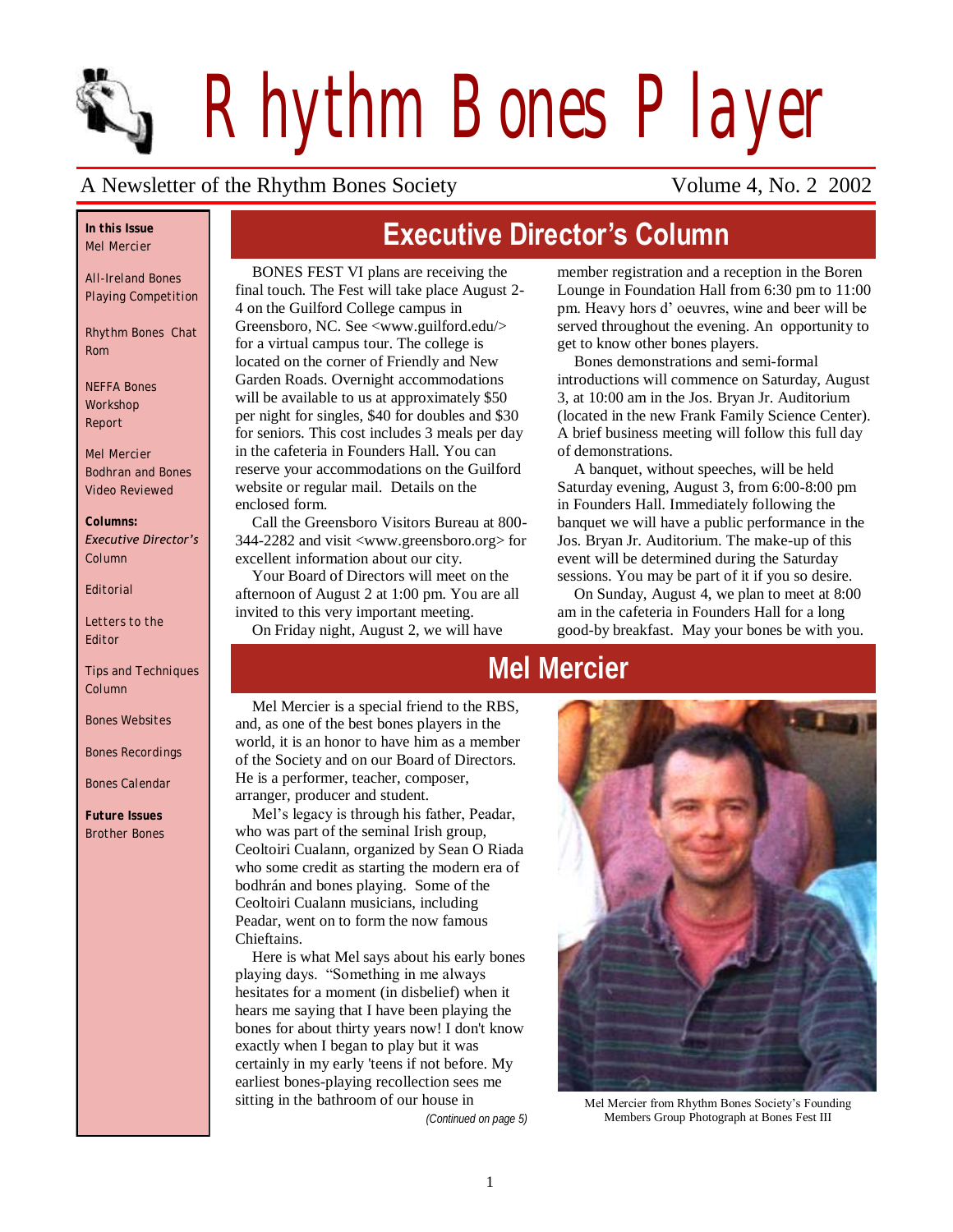### **Editorial**

The newsletter is expanding to six pages, and if members continue to contribute, such as Steve Brown in this issue, eight pages may be needed.

The feature article is on member Mel Mercier. Mel is also a member of your Board of Directors, and helps guide the Society in the right direction. Being from Ireland and performing around the world, he gives us an all important international perspective.

Steve Brown has two reports. The first is his bones workshop at the recent NEFFA event. The other is an announcement of his Rhythm Bones Chat Group hosted by Yahoo on the Internet. I had hoped that Letters to the Editor would be a way for members to exchange ideas, but this is only somewhat successful. The Rhythm Bones Chat Group is the modern way to do it. Sign up and give it a try. I did.

I recently sent email to members and non-members asking for items for an expanded Bones Calendar, and this issue sees a modest increase in the Calendar. You are encouraged to submit events where you play the bones.

I played at a couple of events that I now would put in the Calendar, a Coffeehouse for a local church and a

### **Letters to the Editor**

Dear Rhythm Bones Society,

Our committee is delighted to have made contact with you and hope maybe we could compete in each other's festivals in the future. This is our last year calling ours The All-Ireland Bone-Playing competition as we would hope to make it an International event. We would like to see our Bone-Playing Competition have a broad set of rules and regulations which would cover both of our countries and perhaps Canada which I believe has pockets of boneplayers also. We would greatly appreciate any thoughts or ideas you might have regarding your bone players coming to Ireland to compete or vice versa. Perhaps you could send us a regular copy of your 'Rhythm

Bones" Newsletter and we will keep you informed of the happenings in Abbeyfeale. The town has a very strong traditional music, song and dance background and our festival each Bank Holiday Weekend in May attracted the cream of talent in the country. This is our eleventh traditional festival in the town and each one seems to get bigger and better. Pat Sport Murphy's son Jack told me he is recording this year's festival for you and he also has the last three or four Bone-Playing competitions recorded so we will try and send them to you and your members. *Dan Murphy*, Abbeyfeale, Co. Limerick, Ireland

### Subect: Vivian Cox Story Hiya Steve,

Yes indeed you have found another female bones player and I have played for eleven years or so now. My teacher was another female bones player, the mighty Monica Sullivan. In fact here in Sligo (Ireland) I know another three female bone players which is very healthy for the tradition.

I play bones at every concert and try to have them on every album. They are featured a few times on the *Live in Palma* album. Now I'm going to rest my weary bones. All the best. *Cathy Jordan* (Cathy sings vocals and plays

# **Bones Calendar**

**May 11, 2002.** Aaron Plunkett plays bones and drums for a benefit concert of Anlo Ewe music from Ghana Africa. 818-569-5465

**June 6-9, 2002.** Sea Music Festival. The featured musicians are Martin Carthy, Finest Kind, The Ancient Mariner Chanteymen, The Barrouallie Whalers, and Deb Cowan. Many other musicians will also perform including myself and Tim Reilly. There will be lots of bones playing. The festival includes concerts each of the four evenings and a full schedule of activities all day on Saturday and Sunday. The phone number for information and tickets is 860-572- 5315. *Bonnie Dixon*

**June 16-22, 2002.** Gaelic Roots, Boston College. Mel Mercier and Tommy Hayes lead workshops on June 17th. See www.bc.edu/bc\_org/avp/cas/ irish/gr.html for details.

### *Rhythm Bones Player*

Rhythm Bones Society Volume 4, No. 2 Second Quarter 2002

**Editor** Steve.Wixson wixson@chattanooga.net

**Executive Director** Everett Cowett evcow@aol.com

**Web Site Coordinator** Martha Cowett mcowett@mindspring.com

**Board of Directors** Steve Brown Sally Carroll Everett Cowett, Executive Director Mel Mercier Jerry Mescher Russ Myers, Assistant Director Steve Wixson, Secretary/Treasurer

 The Rhythm Bones Player is published quarterly by the Rhythm Bones Society. Nonmember subscriptions are \$10 for one year; RBS members receive the Player as part of their dues.

 The Rhythm Bones Player welcomes letters to the Editor and articles on any aspect of bones playing. All material submitted for consideration is subject to editing and condensation.

Rhythm Bones Central web site: rhythmbones.com

**June 21, 22, 23, 2002.** The California Traditional Music Society will be presenting their 20th Annual Summer Solstice Music, Dance and Storytelling Festival at SOKA University in Calabasas, CA. Among many other things going on that weekend, I will be co-teaching (with Molly Bennett) a bones workshop on Saturday and I will be teaching (solo) another bones workshop on Sunday. For much more information about CTMS and the festival, visit: www.ctmsfolkmusic.org/festival/index.html. *Michael Ballard*

**August 2-4, 2002.** Bones Fest VI, Greensboro, NC, Ev Cowett host. Details and Registration Form in this newsletter.

**August 31, 2002.** 27th Annual Bones and Spoons Contest at Avoca, IA. Contact Board Member Jerry Mescher (712-658-2211)

**Gemini Concerts.** Here is the Gemini concert schedule. I play the bones in all *(Continued on page 3)*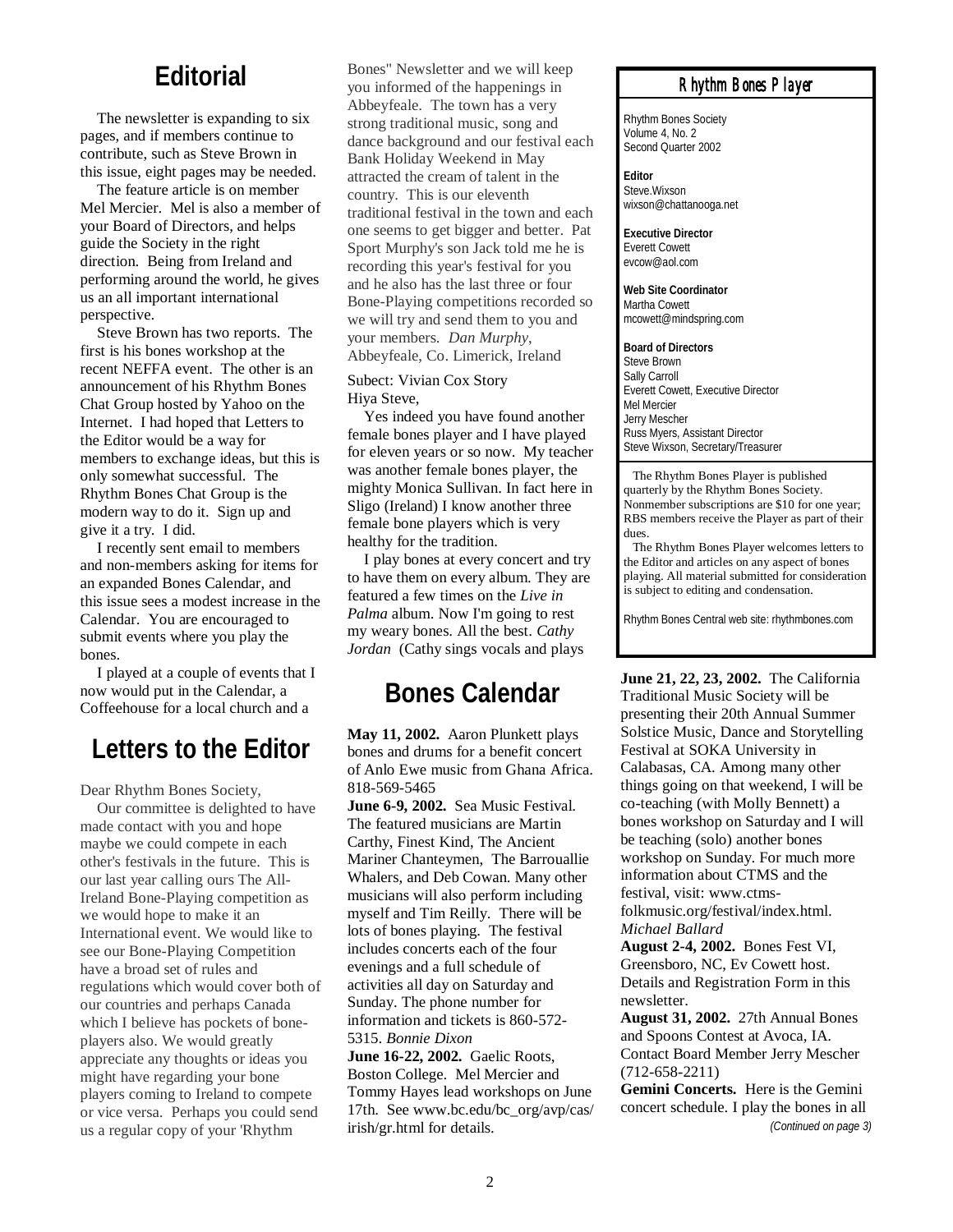#### *(Calendar—Continued from page 2)*

of these shows. Refer to our website www.geminichildrensmusic.com for details. *Sandor Slomovits*  **May 18**, Lansing, MI, 517-319-6804 or www.elartfest.com **June 1**, Flint, MI,810-232-0145 **June 9**, Southfield Philharmonic Southfield, MI, 248-569-9420 www.cityofsouthfield.org **June 20,** Applewood/Ruth Mott Foundation, Flint, MI,810-233-3031 **June 28**, Holland, MI, 616-396-3278 **June 28**, Fremont, MI,231-928-3455 **July 9**, Huntington Woods, MI, 248- 541-3030 **July 11**, St. Ignace, MI, 800-338-6660

**July 12**, Harbor Springs, MI, 231-526- 2815

## **Rhythm Bones Yahoo Chat Group**

One of the best things for me at Bones Fest is the opportunity to talk to other bones players. Hearing how people got started, what material their bones are made from, stories of where they've played and just about anything about bones they want to talk about. When I came back from bones Fest IV I got an idea, what about starting a bones discussion group on the Yahoo Groups site? They have many percussion groups and 3 or 4 on the Bodhran alone, but none for the bones. *Rhythm Bones: The most Ancient of Instruments* was born.

Yahoo Groups is a place where people can go to discuss any topic they like as long as they stay within the parameters of good taste and civility. At the Rhythm Bones group topic's have ranged from the Minstrel Show, to playing styles, telling your own personal bones story, to discussing bones players on recordings. It's quite simple to join, simply follow the instructions at *www.yahoo.com* located in the groups section. Initially few people joined, and the site saw little traffic. Now with many new members, we stand at 20 members and counting. So if the urge hits you to have a little contact with your fellow bones players in the context of a discussion, drop in and start posting those messages. We'd love to hear from you! *Steve* 

# **All-Ireland Bones Playing Competition**

The All-Ireland Bones Playing Competition is one of the highlights of the "Fleadh by the Feale" festival in Abbeyfeale, Co. Limerick. The fest is held every year on the first week-end of May and this will be its 8th year. The bones playing competition is held on Monday evening.

The competition is open air and a crowd of around a thousand people attend. Generally there would be anything up to twenty entrants and it's growing every year. One can hear a pin drop when each competitor takes the stage. Sizeable cash prizes are up for grabs for those who win 1st, 2nd, and 3rd. Also there is an under-age competition for those young enthusiastic bone players.

Abbeyfeale has always had a bone playing tradition mainly due to one local man, Pat "Sport" Murphy, a man of up to seventy years, but boy can he play those bones (see RBP, Vol 2, No 3 for a story on Sport). Donal Murphy, son of Dan Murphy, one of the organizers, says "I've been involved in traditional music all my life as an accordion player and have recorded with lots of people in Ireland, but I have to say I've never met anyone with the same understanding and ornamentation as Sport Murphy. I am very fortunate to have played for Sport on each occasion that he has played in the competition." Sport, by the way, has never been beaten, and he is back to defend the title this year. Winners of the event are not allowed to compete in the following year"s competition.

Norma Prendiville wrote an Internet story about last year"s event (www.limerick-leader.ie/ issues/20010512/news09.html). In it she wrote that the tradition of bones playing has been given a new lease on life in Abbeyfeale where it has flourished and become an integral part of the annual event. The event organizers, inspired by Sport Murphy, decided to re-introduce what had become a dying tradition and

inaugurated a national bones playing competition.

"We were struggling with it for a while," said Dan Murphy, "but now we are almost turning them away."

The adjudicator for last year's event was Seamus O"Kane, and he had his work cut out to choose the winners. What does he think makes a good bones player? "A good player can roll the bones. They can get different sounds from the bones. Precise timing is important as well."

But he admitted that the standard among the top four players was "very tight. No one in the top four could have been left out."

He awarded the top honor to Paddy Donovan, with Richie Breen a close second. Brian Hickey and David Murphy took joint third.

Previous winners have included only Sport Murphy and Paddy Donovan. Adjudicators in previous years have included Mel Mercier.

Donal says they allow two-handed bones playing in the event. Maybe someone from the States should compete in the event to give them someone different to compete against. Visiting Ireland, of course, would make it a glorious vacation.

The only other known bones competition is the Spoons and Bones Contest at the National Traditional Country Music Festival in Avoca, Iowa held for the past 27 years in late September. This is a smaller event, but has produced some very good winners.

Maybe a third bones playing contest is needed open to only those who have come in 1st, 2nd or 3rd in either the Abbeyfeale or Avoca events. That winner would be crowned the World Bones Playing Champion. (See Dan"s Letter to the Editor for his

### **Bones Recordings**

**Live in Palma**. An album from the Irish band Dervish with Cathy Jordan playing bones on a few tracks (see her Letter to the Editor.) Dervish CD's are available from their online shop dervish.ie/acatalog/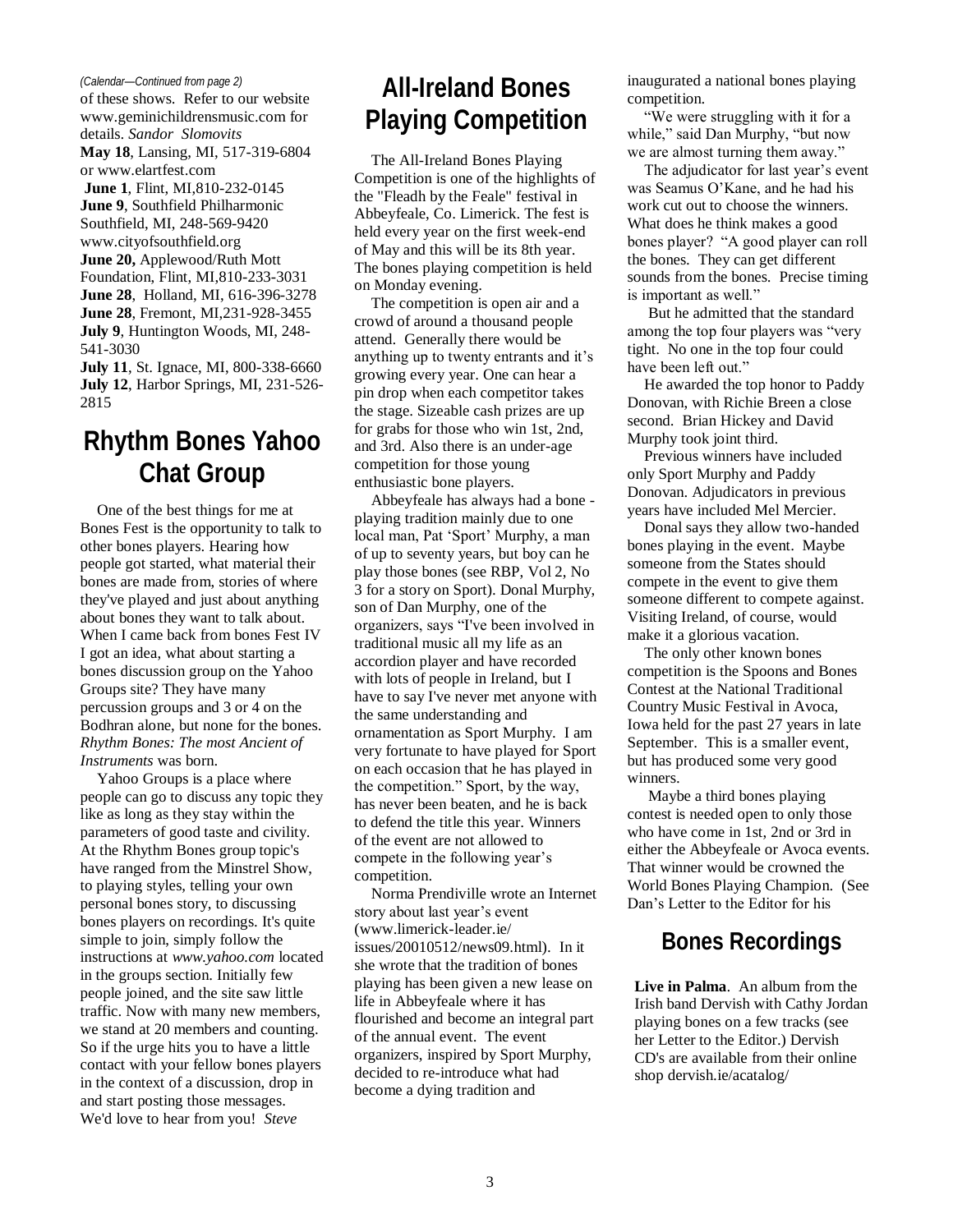### **Old Bones at NEFFA**

The New England Folk Festival held 20 miles outside of Boston in Natick, MA brings together an eclectic group of musicians and dancers each year. This year was no exception with the program listing Yiddish and Klezmer music, African string band, and Turkish Village music and workshops in Irish tin whistle, hurdy gurdy, ukulele and accordion.

In addition, though, this year brought together Rhythm Bones players from around New England to perform and teach the bones to all who would partake. With such notables as Elwin "Shorty" Boulet, 81 years young , Johnny Muisse originally from Nova Scotia and others from Maine to Vermont clicking their way into the hearts of all present.

An audience of more than 100 arrived for the performance section entitled "A Feast of New England Bones" and watched as bones players of various age and experience level displayed their expertise. Accompanied by Dave Reiner on Fiddle and Piano duty split between Ryan Thomson and Cal Howard, the music was excellent and provided just the right mix of styles. Of course Shorty and Johnny are my favorites, but George Barrett shined on *Alabama Jubilee*, Parker Waite displayed his virtuosity on the metal bones, Ken Sweeny on bones and harmonica performed a special duet with Tim Reilly, and Ernie Duffy with his 14 year old protégé' Sky wowed them with Shorty like movements. One of the highlights was Jonathan Danforth and Rob Rudin marching in playing bones in unison and Jon switching to fiddle and using his bones like a bow, much to the delight of the crowd.

All took the stage at the end, played together and individually, and set the scene for the "How to Play the Bones Workshop" which followed. Most of the crowd stayed, and attempted to try their hand at playing the bones. With many converts, the bones proceeded to move into the hallway and the sounds of bones

## **Tips and Techniques The Basics**

What are the basics of playing any kind of rhythm bones. They are the number of hands used, the number of bones played, the grips, the position of the hands and the sound elements.

The RBS membership survey revealed that 70% of members play two-handed, 23% play one-handed and the rest play both ways. Traditionally the Irish have played one-handed.

The number of bones played in a hand is predominately two. Nick Driver and his father and others can or could play with four bones in each hand and I am fairly certain Brother Bones used four bones in each hand on his famous "Sweet Georgia Brown" recording. It is not too difficult to keep three bones lined up while playing, but keeping four bones lined up takes some practice.

The survey revealed that 65% of members grip the stationary bone between their first and second finger, 10% between their thumb and first finger, and 25% both ways. These numbers pertain to two bones in a hand, and the moving bone is gripped between the middle and ring finger. If four bones are used, the stationary bone is gripped between the thumb and first finger. If three bones are play, either way of gripping the stationary bone will work.

Most players hold the bones so they are almost vertical. The actual position of the hands relative to the body varies from being in front of the chest to hands stretched wide away from the body. The major exception are students of Dr. Fred Edmund"s technique and who holds their hands such that the bones approach horizontal with the ground. This technique is based on the *tap* or single sound element, and the horizontal position allows gravity to pull the bones apart more quickly in preparation for the next beat.

The natural sound elements produced by the bones are the *tap*, *triplet and roll.* The sound is produced by a combination of wrist and arm motion with the wrist motion

similar to throwing a curve with a baseball. The *tap* is a single sound with outward arm and wrist movement only. The *triplet* is a series of three sounds with outward movement followed by an inward return to the starting position. The *roll* is a continuous series of triplets with continuous outward and inward arm and wrist movements. Loudness is controlled by the strength of the arm and wrist movement. Loudness can reduced by intentionally misaligning the bones so they strike together on their edges.

Music is played using various combination of these basic elements plus silence. If playing with two hands, the same combinations can be played by both hands or difference combinations can be played in each hand. The latter requires more practice and skill.

A *tap* can be produced with the ring finger and no motion of the arm and wrist. Jerry Mescher plays what he calls a *two-beat* which is a *triplet* without the middle sound played with no arm movement and extra control with the ring finger. A *quadruplet* can be played with exaggerated arm movement while playing a *triplet*. Most bones players create a *quadruplet* by following a *triplet* with a *tap*.

Any multiple sound element can be created with fast *taps* either in one hand or two as with the Edmund technique. However, a *triplet* or *roll* created with taps can not be played as fast as a natural *triplet* or *roll*.

As a bones player's skill increases, forces created by exaggerated arm and wrist motions in space add nuances to the sounds produced. For these players, the use of the ring finger to control the moving bone increases.

Pitch change as demonstrated by Russ Myers and Aaron Plunkett could be considered a basic element, but let"s leave that to another day.

Do you have other elements that you consider basic—that more complicated rhythm patterns can be build upon them. If so, send me a description and I will include in the next newsletter. *Steve Wixson*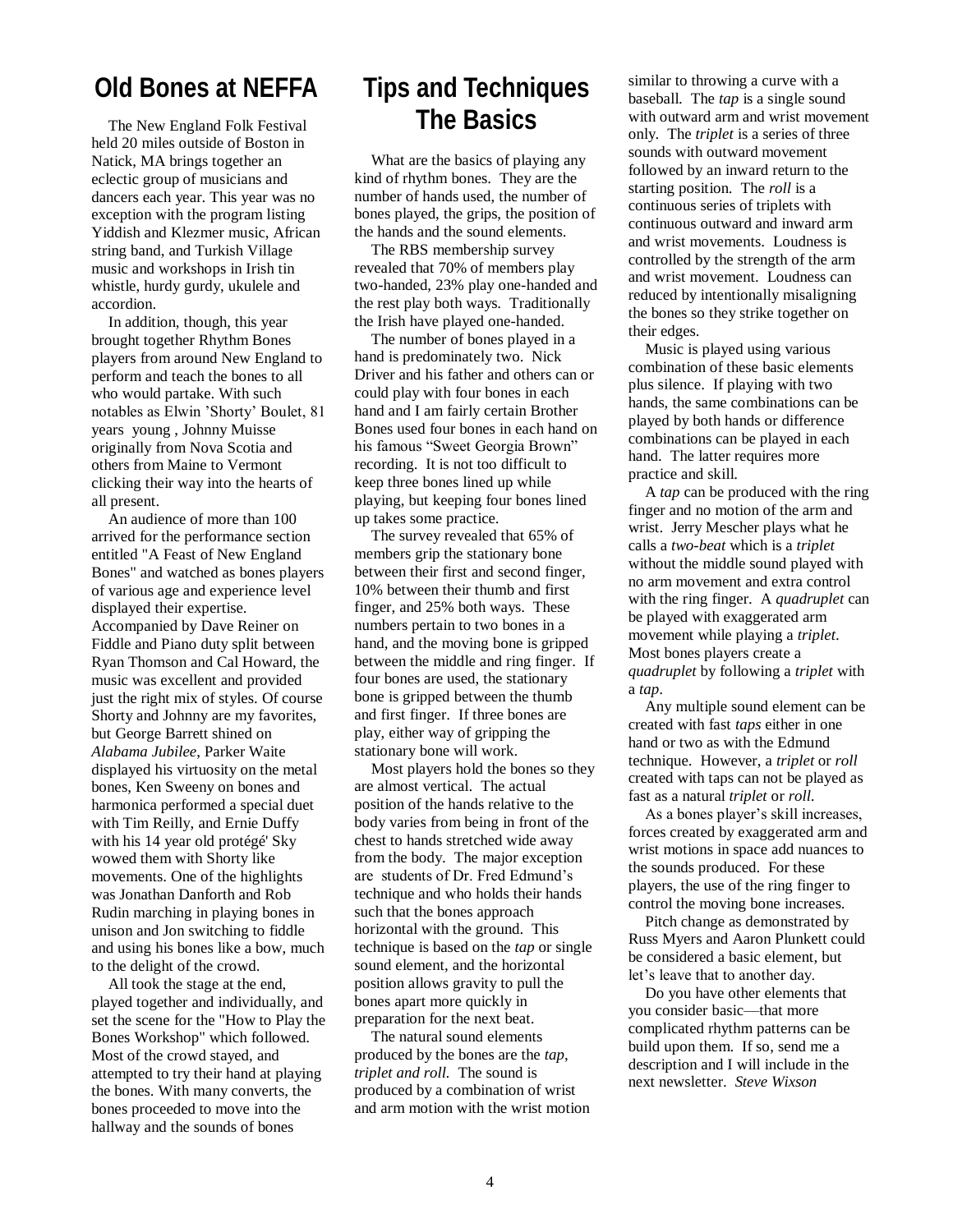### **Review of Mel Mercier's Bodhrán and Bones Video**

This instructional video contains instruction for both bodhrán and bones. A bones player might think this is a waste of video tape; however, for those interested in Irish music, the percussion insights provided in the bodhrán instruction applied directly to bones playing.

The bones instruction is at the end of the video and lasts 14 minutes. It consists of instruction followed by a very good demonstration with music.

Following a brief bones solo, the instruction begins with a description of bones and the different materials they are made from. Mel"s favorite is an unusual combination of a cow rib and a black plastic bone (made by RBS member Joe Birl). He next shows how to grip the bones using both the thumb and first finger and first and second fingers styles. Mel uses the traditional Irish one-handed style of bones playing.

The actual instruction begins with the roll and he uses slow motion so the student can see what is happening. He notes the triplet nature of the beat lends itself to jig rhythms. After the roll motion is mastered, he moves on to how to control it with an exercise to start and stop cleanly. He shows variations using single beats before and after the triplet rolls. He concludes by playing a Jig-Reel with Seamus Eagan on the flute.

During a recent visit to Boulder, Colorado, I wondered into a jam session at a local Irish Pub. They welcomed me and my bones into the session as they were learning how to play the bones. They had Mel"s video and were enthusiastically trying to master 'backbeats' on the bones as adapted from the bodhrán section of the video. I do not play bones in any traditional style, and they convinced me to get his video and learn some traditional Irish bones playing techniques.

To those of us who know Mel, he is a delightful person, and this comes across on the video. The video was produced by Interworld Music, is distributed

#### *(Mel Mercier—Continued from page 1 )*

Blackrock in Dublin in the early 1970's playing along to the Chieftains as they rehearsed in our front room. With the bathroom door slightly ajar I could take advantage of the bright tileacoustic while not disturbing the musicians as they played.

"In another early memory, again in the early 1970's, I am standing behind the curtain on the stage of a local convent waiting to be introduced by my father who was playing in a charity event with his Chieftain's colleague, flute player Michael Tubridy. I was about to make my stage debut playing both bodhrán and bones and I can still just remember the introduction of a "special guest' and my pushing through the curtain to enter the stage to the warm applause of the audience.

"I learnt to play the bones and bodhrán from my father but I have little or no memory of the process. I do recall my own eagerness to play and I seem to remember my father responding to this with on-going, but informal, gentle coaching and encouragement. At that time I considered the bodhrán to be the essential traditional Irish rhythm instrument, with the bones sometimes in a secondary role."

Over the years bones have become more important to Mel and bodhrán and bones player Tommy Hayes calls him the greatest bones player alive.

Mel is one of Ireland's most important percussionists and teachers of Irish and world music. His interests stem from his own performance on bodhrán and bones but extend to Ghanaian drumming and the gamelan traditions of Java. In 1990 he went to study with the percussionist John Bergamo at the California Institute of the Arts where he earned a Master of Fine Arts degree in World Music.

His other academic achievements include a Bachelor"s Degree from University College Cork, a Fulbright scholarship and an American Foundation for Contemporary Arts research grant, and he was a visiting scholar and assistant professor of music at Connecticut's Wesleyan University in 1998-1999. At Wesleyan he taught Irish music, and studied gamelan, Karnatak voice and

percussion, and ethnomusicological theory.

Some of his most impressive bones playing is with pianist Mícheál O"Súilleabháin. Mícheál and Mel have been collaborating off and on for over 25 years. Mícheál"s 1987 CD 'The Dolphin"s Way' charted a new relationship for the two which has resulted in Mel guesting on almost all of Mícheál"s CDs to date. Their shared composition "Music Be More Crispy" is already a classic in Irish tradition through its use of Indian, Western Classical, Jazz and Irish Traditional music.

Mícheál and Mel recently completed a tour that marked their first duo partnership since their landmark recording and allowed audiences a rare opportunity to eavesdrop on the ongoing musical conversation between these highly individual performers and composers. Their tour included new compositions by both musicians for piano and percussion as well as some of the many classic tracks.

Mel performed on stage in Riverdance and John Cage"s Roaratorio, with singers Mary Black and Áine Uí Cheallaigh, and keyboardist/composer Bill Whelan.

It was while Mel was in Connecticut that he met Ev Cowett, Russ Myers and several other American bones players. Mel attended Bones Fests III and IV, became a Founding member of the Rhythm Bones Society and was elected to its Board of Directors. The Society has had some influence on Mel as he, during the previously mentioned tour, performed in public for the first time playing bones with both hands.

An interesting story came out of Bones Fest III. As Mel introduced himself to the other bones players, he

### **Bones Websites**

**http://groups.yahoo.com/group/ rhythmbones/**. Steve Brown"s Rhythm Bones Chat Group. **scripts.ireland.com/dublin/find/ continuereview.cfm? eventid=5400&category=music.** A review of pianist Michael O"Suilleabhain and RBS member Mel Mercier 12 day performance tour. This was Mel"s first public performance playing two-handed bones.